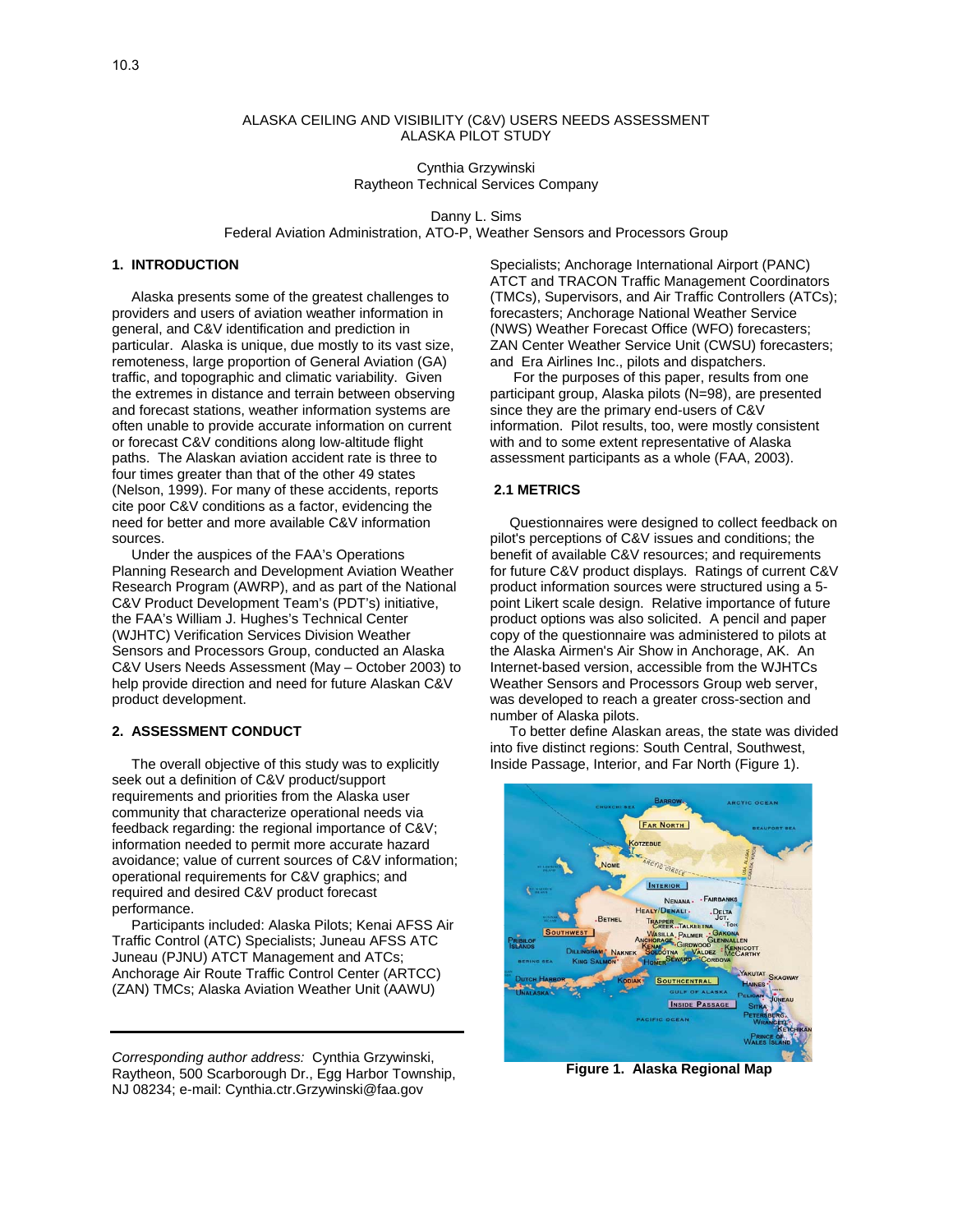# **2.2 DATA ANALYSIS**

 Data were summarized and tabulated. Questionnaire ratings on current C&V weather information product use were analyzed using descriptive statistics, with the mean as the measure of central tendency. Tests of significance were applied to acceptability ratings using a Student T-Test with an alpha level of .05. For demographics and C&V information/product requirements analysis, percentages were used.

# **3. RESULTS**

### **3.1 DEMOGRAPHICS AND C&V CONDITIONS**

 The distribution of pilot categories and certifications is illustrated in Table 1. Most pilots indicated they were Part 91, or GA. Note that individual pilots could fall into multiple categories.

| <b>Pilot Type</b>         | N              | %  |
|---------------------------|----------------|----|
|                           |                |    |
| <b>Commercial Pilot</b>   | 39             | 40 |
| <b>Private Pilot</b>      | 47             | 48 |
| <b>Instrument Pilot</b>   | 34             | 35 |
| ATP (Air Transport Pilot) | 22             | 22 |
| Part 121                  | 43             | 44 |
| Scheduled Part 135        | 3              | 3  |
| Non-Scheduled Part 135    | 14             | 14 |
| Part 91                   | 6 <sup>2</sup> | 68 |

**Table 1 – Pilot Type** 

 A typical area of flight for most pilots was over the South Central Alaska region (see Figure 1). This is the most densely populated area of Alaska. Table 2 shows the distribution of regions flown.

### **Table 2. Areas of Flight**

| Area of flight   |    |    |
|------------------|----|----|
|                  |    |    |
| South Central    | 63 | 64 |
| Southwest        | 23 | 23 |
| Inside Passage   | 12 | 12 |
| Interior         | 31 | 32 |
| <b>Far North</b> |    |    |

 Many pilots indicated the most problematic C&V effect on flight was unexpected changes from Visual Flight Rules (VFR) to Marginal Visual Flight Rules (MVFR) and to Instrument Flight Rules (IFR). Terrain obscuration and adverse conditions enroute were other significant C&V concerns (see Table 3).

#### **Table 3. C&V Issues**

| <b>C&amp;V Problem Encountered</b>           |    | %  |
|----------------------------------------------|----|----|
| Unexpected change from VFR to<br><b>MVFR</b> | 78 | 80 |

| <b>C&amp;V Problem Encountered</b> | N  | %  |
|------------------------------------|----|----|
| Unexpected change from VFR to      | 68 | 69 |
| <b>IFR</b>                         |    |    |
| Unexpected fog in mountain         | 49 | 50 |
| passes                             |    |    |
| Clouds below 12,000 feet enroute   | 57 | 58 |
| Adverse C&V conditions at          | 57 | 58 |
| destination                        |    |    |
| Adverse C&V conditions enroute     | 70 | 71 |
| Clouds/fog obscuring terrain       | 74 | 76 |
| Ice fog                            | 24 | 24 |

 The types of geographical, seasonal, and climatological conditions that characterize areas of Alaska and contribute to adverse C&V conditions were solicited. Major contributors were perceived as: mountainous terrain; strong winds; body(s) of water surrounded by mountains; and snow (see Table 4).

#### **Table 4. Conditions Contributing to Adverse C&V**

| <b>C&amp;V Condition</b>             | N  | %  |
|--------------------------------------|----|----|
| Seasonal                             |    |    |
| Summer                               | 38 | 39 |
| Fall                                 | 66 | 67 |
| Winter                               | 52 | 53 |
| Spring                               | 38 | 39 |
| Body(s) of water surrounded by       | 56 | 57 |
| mountains                            |    |    |
| Fog occurrence from tidal effects of | 47 | 48 |
| warm, coastal water                  |    |    |
| Extreme cold                         | 38 | 39 |
| Mild temperatures                    | 25 | 26 |
| Fluctuations in temperature          | 32 | 33 |
| Heavy precipitation                  | 35 | 36 |
| Snow                                 | 55 | 56 |
| Ice fog                              | 30 | 30 |
| Mountainous terrain                  | 80 | 82 |
| One or more deep cloud layers        | 43 | 44 |
| Frozen precipitation                 | 40 | 41 |
| Drifting, shallow fog banks          | 44 | 45 |
| Significant moisture, high humidity  | 39 | 40 |
| Strong winds                         | 68 | 69 |
| Sea/ocean breezes                    | 44 | 45 |
| Erratic wind direction               | 54 | 55 |
| Lakes and/or streams                 | 48 | 49 |

## **3.2 RATINGS OF CURRENT C&V INFORMATION SOURCES**

 Available C&V weather information sources were rated on their operational acceptability based on the dimensions of **usefulness, availability and accuracy** using scoring anchors from 5 (highly acceptable operationally) to 1 (highly unacceptable operationally), with 3 indicating a borderline rating (neither operationally acceptable nor unacceptable). Sources included: Pilot Reports (PIREPs); weather cameras; human weather observers; FSS/AFSS briefings (adverse conditions, current conditions, and enroute),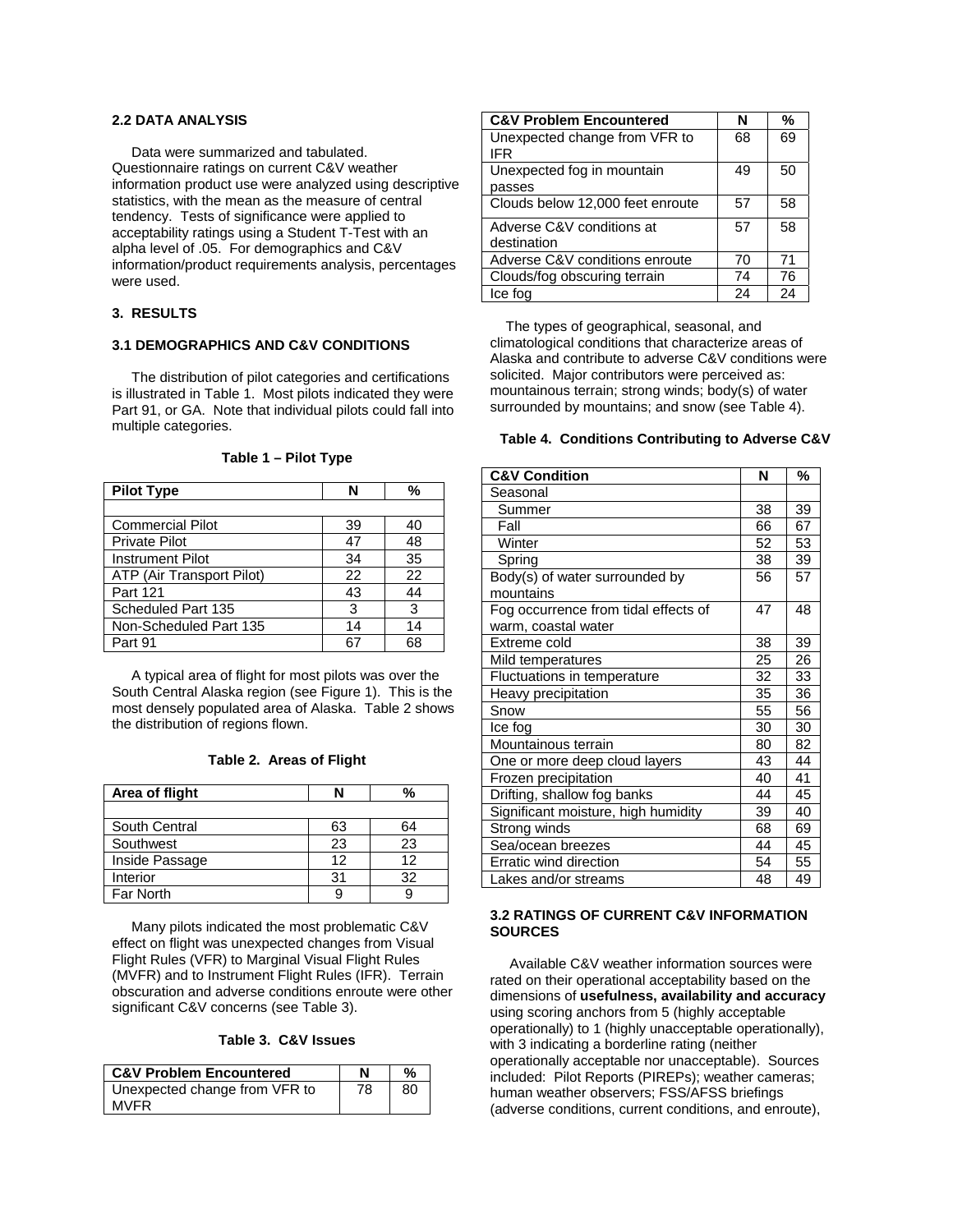ASOS/AWOS reports, Terminal Aerodrome Forecasts (TAFs); Area Forecasts (FAs); NWS reports; AIRMETs; Center Weather Advisories (CWAs); and AAWU forecast products including IFR/VFR area maps, and the Significant Weather Chart (Figure 2).

 Although usefulness ratings of all C&V sources were operationally acceptable, the usefulness of most observation sources, especially PIREPs and human weather observers, were significantly higher (p<.05) than C&V forecast sources such as FAs and AIRMETs. ASOS/AWOS reports, also an observation source, were the exception and on a par with forecast product ratings. Of the AFSS briefings, usefulness ratings for current conditions briefings were rated significantly higher than enroute and adverse conditions briefings.

 Ratings on the availability of PIREPs, weather cameras, and ASOS/AWOS reports fell between borderline and acceptable, with the lowest borderline rating for human weather observers.

 Accuracy ratings of most observation sources, with the exception of ASOS/AWOS reports, were significantly higher (p<.05) than those for most forecast sources. Of these, the accuracy of FAs, AIRMETs, and TAFs were operationally borderline. Accuracy ratings for AFSS briefings were mixed, wherein accuracy of the current conditions briefing was operationally acceptable, enroute and adverse conditions briefings were borderline.



**Figure 2. Mean Ratings on the Operational Acceptability of Current C&V Sources** 

Questionnaire comments indicated the following: By reporting actual conditions at a given location and information. Their effectiveness, however, was limited time, PIREPs were the preferred source of C&V by infrequent reporting since PIREP issuance is not a requirement.

Weather cameras were very helpful, although problems with breakdowns and poor maintenance were cited. The need for more strategically placed cameras was indicated. Mountain passes such as Rainy Pass and Ptarmigan Pass were identified as areas in critical need of camera observations.

Reports from human weather observers were also considered excellent sources of C&V information. Like PIREPs, these reports contain actual C&V occurrences.

effective flight planning purposes. The need for However, the number of weather observers and reporting offices were notably decreasing. When available, reports were oftentimes too far apart for additional observers and timelier reporting was expressed.

helpful, the occurrence of adverse C&V conditions was considered overstated. Advisories for "VFR flight not recommended" when conditions were marginal or Although FSS/AFSS briefings were reportedly favorable was noted.

due mostly to station outages and sensor limitations. Still, a need for more ASOS/AWOS reporting stations ASOS/AWOS reports were considered useful, although their reliability and accuracy were questioned,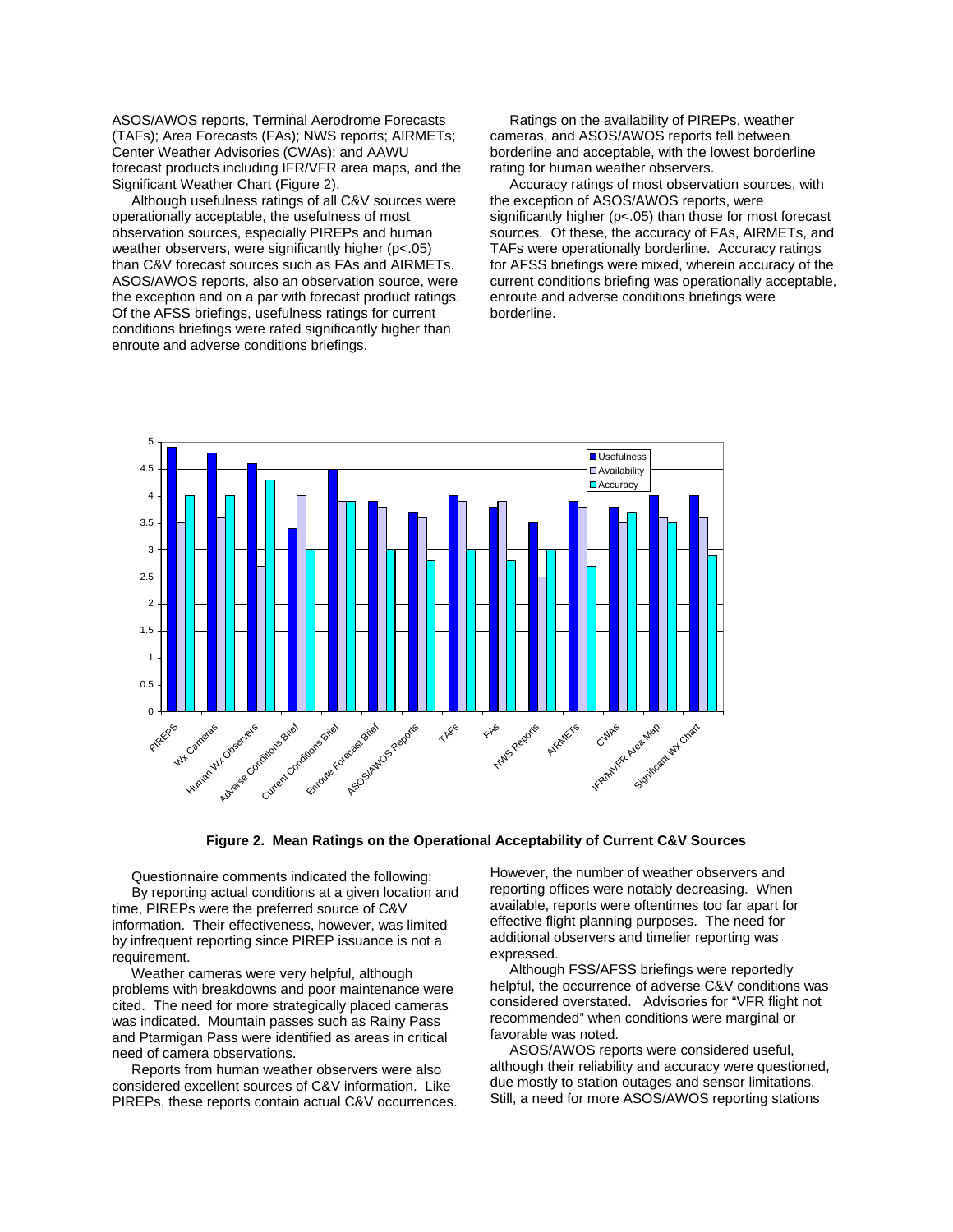was expressed in order to provide some informatio n where none exists. According to one pilot, "ASOS/AWOS accuracy is disappointing, but a least it gives a report where there is no human observer."

 Comments on C&V forecast products, such as TA Fs, FAs, and AIRMETs, indicated that although useful for long-range flight planning, the forecasts are too generic , cover too great an area, and may be inaccurate.

# **3.3 C&V PRODUCT REQUIREMENTS**

Pilots were asked to rate the importance of several items as part of a future Alaska C&V product display. Figure 3 shows percentages of importance of listed product requirements. Overall PIREPs, cloud bases, and visibility depictions in miles were components considered most important.



### **Figure 3. C&V Product Requirement Importance**

Pilots were asked to identify useful product display overlays (Table 5). Most indicat ed PIREPs, geographical landmarks (e.g. rivers, lakes, passages), and airports as most useful.

| Overlay                            | N  | <b>Useful</b><br>% |
|------------------------------------|----|--------------------|
| <b>PIREPs</b>                      | 72 | 73                 |
| <b>VORs</b>                        | 33 | 34                 |
| Airports                           | 68 | 69                 |
| <b>Navaids</b>                     | 42 | 43                 |
| Geographical Boundaries            | 35 | 36                 |
| Geographical Landmarks             | 71 | 72                 |
| <b>Terrain Altitude Indicators</b> | 62 | 63                 |
| <b>AFSS/FSS Locations</b>          | 38 | 39                 |

**Table 5. Overlay Usefulness** 

 Other requirements included: cloud height ranges from 0 - 20,000 feet; cloud height increments from 100 -500 feet; PIREPs no more than 2 hours old; and past animation images ranging from 2 - 12 hours. Forecast accuracy should be at least 70%. The overall preferred spatial display resolution was 5 to 10 kilometers, and the length of time for data latency or updates fell between 10 and 30 minutes. C&V product forecast ranges (number of hours out from the current time) varied from 6 to 24 hours.

## **4. CONCLUSIONS**

unexpectedly from VFR to MVFR or IFR were the most problematic. Obscured terrain, caused by fog and clouds, also had a significant negative impact on flight. For pilots, flying into unexpected adverse C&V conditions, especially when conditions changed

Environmental characteristics conducive to the promotion of adverse C&V included the effects of: mountainous terrain; strong winds; bodies of water surrounded by mountains; and snow.